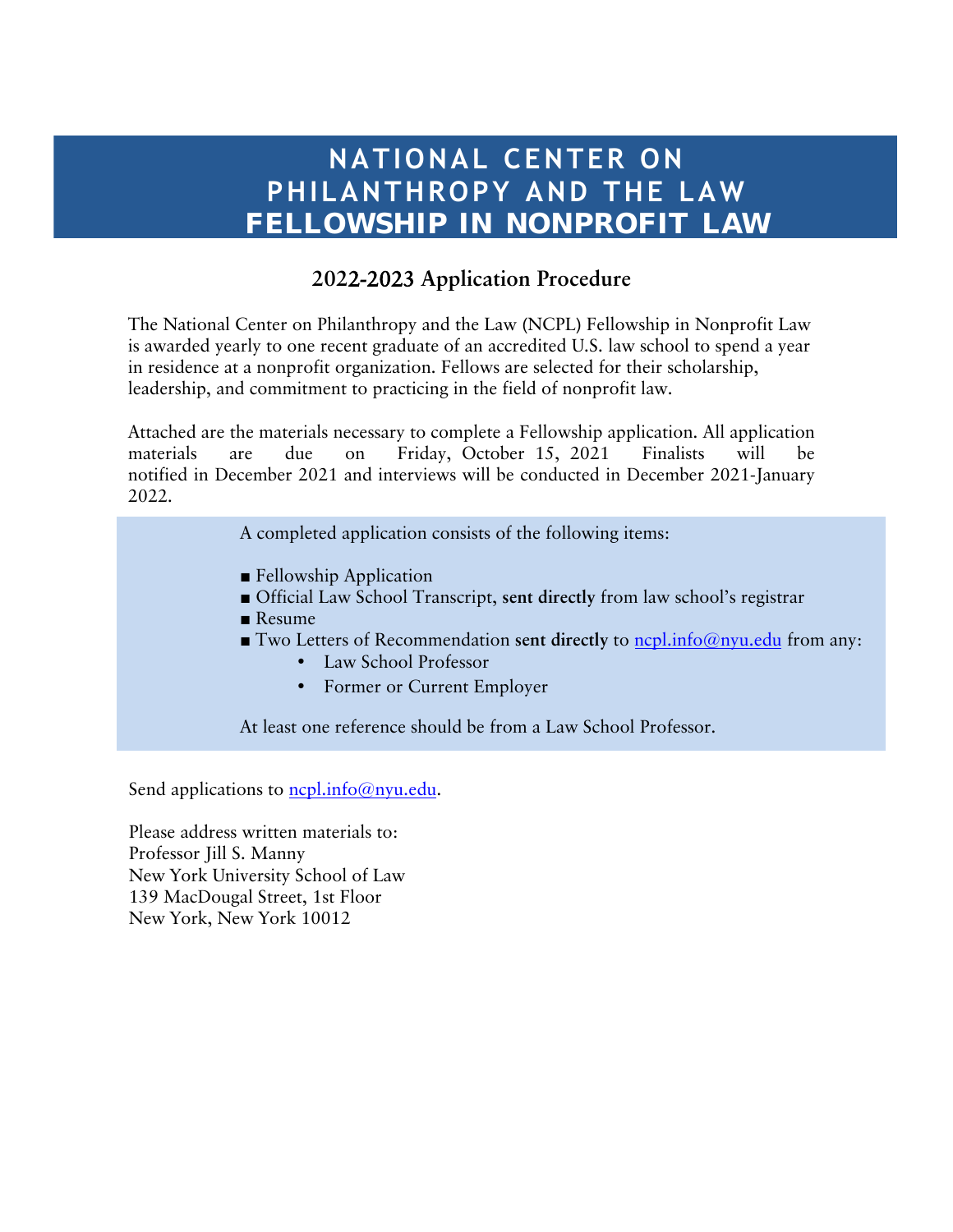## **Applicant Information**

| <b>Applicant Name:</b>  |                      |
|-------------------------|----------------------|
| Address:                |                      |
| Telephone No.:          |                      |
| Email Address:          |                      |
| Law School:             | Date of Graduation:  |
| <b>Advanced Degree:</b> |                      |
| School:                 |                      |
| Year:                   | Course of Study:     |
| Undergraduate Degree:   |                      |
| School:                 |                      |
| Year:                   | Major/Concentration: |
| Honors:                 |                      |

## **Previous Employment**

Include public service and other employment, both paid and volunteer. Please list all positions held in the last five years.

| 1. Employer:           |                                                         |
|------------------------|---------------------------------------------------------|
| Address:               |                                                         |
| Position:              | Dates:                                                  |
| <b>Contact Person:</b> | Telephone No.:                                          |
| 2. Employer:           |                                                         |
| Address:               |                                                         |
| Position:              | Dates:                                                  |
| <b>Contact Person:</b> | Telephone No.:                                          |
| 3. Employer:           |                                                         |
| Address:               |                                                         |
| Position:              | Dates:                                                  |
| <b>Contact Person:</b> | Telephone No.:                                          |
|                        | Dlasse some this name if additional names and necessary |

■ Please copy this page if additional pages are necessary ■